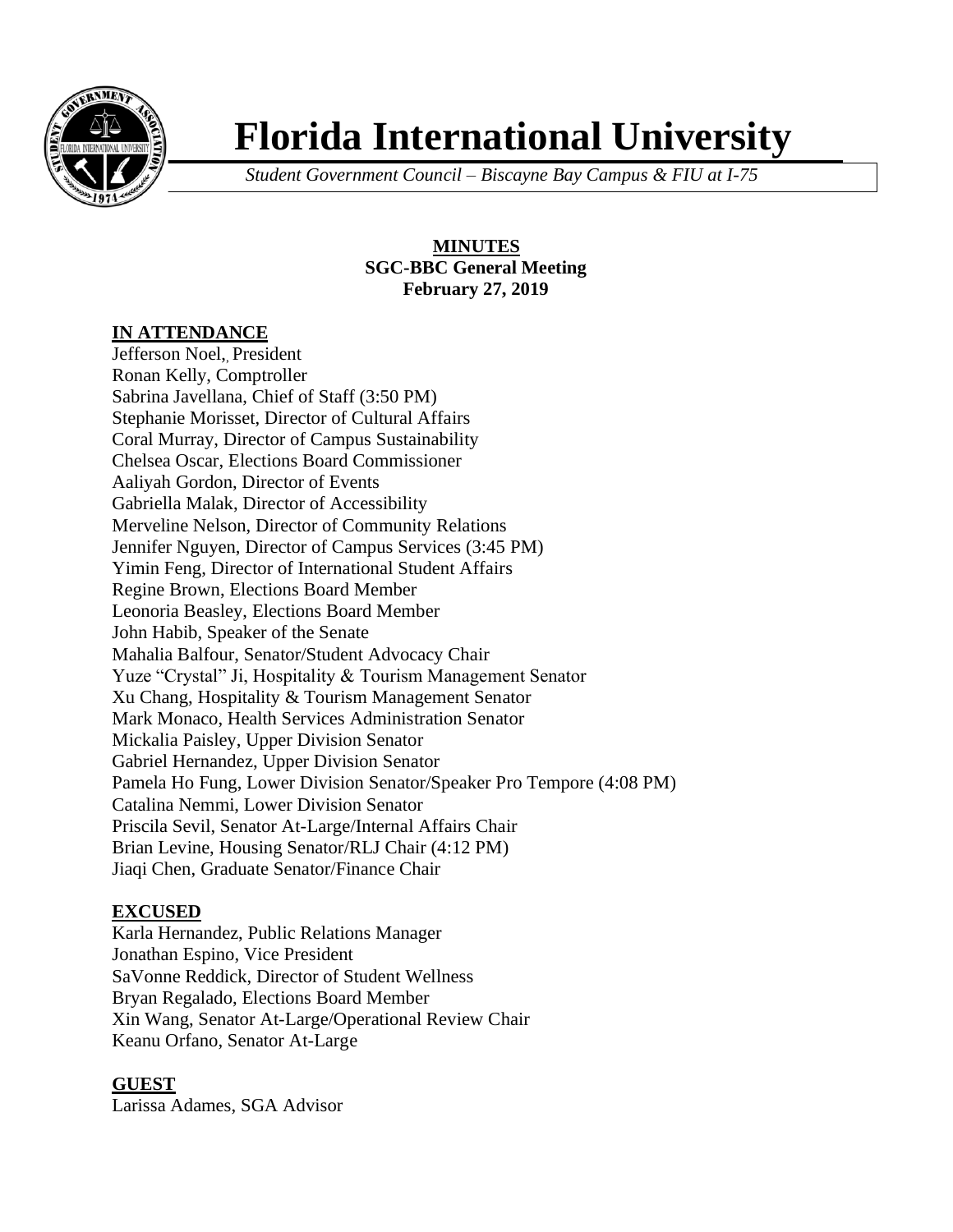Dr. Kerrie Montgomery, Campus Life Director Camila Caceres, Student Tanisha Poitevien, Student Chris-Lenny Pierre-Louis, Student Jane Rodney, Student Rito Altheme, HSA Advisor Nedjina Dol, Student Assistant

# **CALL TO ORDER**

The Student Government Association (BBC) held a meeting on February 27, 2019 – Located in **WUC 221.** The meeting was called to order at **3:37 PM**, by President Noel who presided over the meeting in its entirety.

## **PRESIDENT'S WELCOME**

- President Noel welcomed everyone with a quote "The child who is not embraced by the village will burn it down to feel it's warmth."
- This quote was chosen because we as SGA, part of our goal is to be close with one another, to help, and to embrace each other so we can have a stronger unit.

## **APPROVAL OF THE MINUTES**

The council reviewed the minutes of January 30th, 2019.

Senator Nemmi moved to approve the minutes of January 30th, 2019. Senator Chang seconded the motion. The motion passed unanimously.

# **PRESIDENT'S REPORT**

**President Noel…**

- Stated that, for the past month, he has been doing budget deliberations, and it will be presented today.
- Mentioned that he attended the Cultural Fest by BSU.
- Stated that, SGA Week was a success.
- Participated in the President Round Table by the V.P and had a chance to answer questions.
- Reminded the council that he is graduating in May 1st at 3pm.
- Mentioned that he was at Washington D.C. to welcome the new office.
- Informed the council that FIU Day is coming up and four board members from BBC will be going to Tallahassee, it will be from March 9th- 20th.

# **FIU AT I-75 REPORT**

**President Noel…**

- I75 will be welcoming Dean Lee on January 29th.
- Informed that Dean Lee will be working with I75 for more student resources.
- Informed the council that BBC allocated \$10,000 to I75 for pop-ups and events.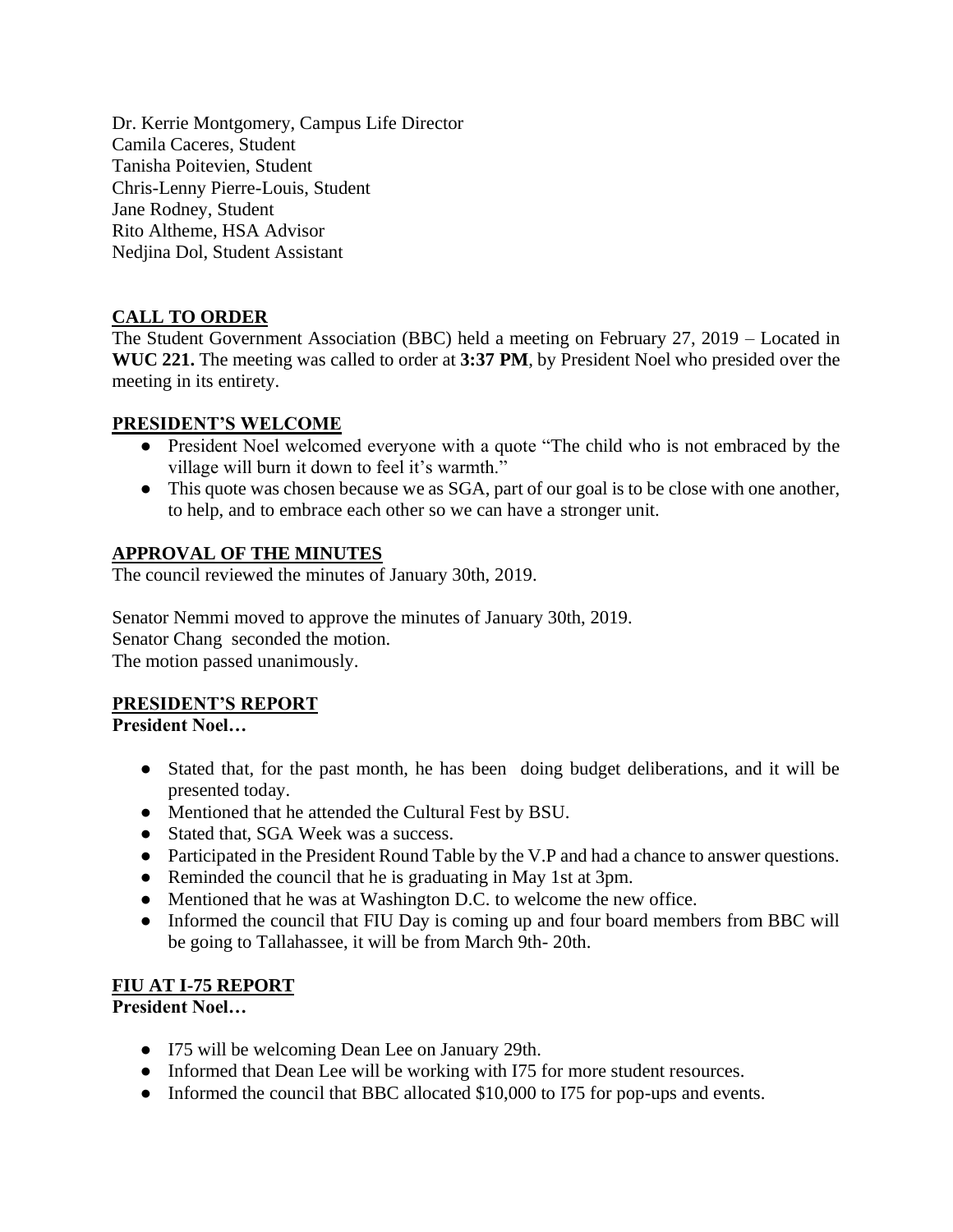• Reminded the council to sign up for free business cards & free headshots.

#### **SENATE SPEAKER REPORT Speaker Habib**

- Stated that the Senators have been doing a great job.
- Mentioned that his focus for the Senate is to motivate/work with them.
- Assigned Senates to send resolution as soon as possible for approval.
- Stated that Senator balfour collaborated with SGC BBC and mentioned that he is greatly happy about collaboration.
- Informed that him and President Noel had a meeting with Dean of Education and they are trying to get more Art classes here at BBC.
- Stated that, "the senators are working really hard, encourage them to work with cabinet members and more."
- mentioned the M.V.P of this month goes to…. Senator Balfour.

*Point of Personal Privilege - Senator Sevil - 3:50 PM*

# **COMPTROLLER REPORT**

## **Mr.Kelly**

● Stated that they had a U-Wide meeting three weeks ago and mentioned that he will go over the details of the budget deliberation in New Business

# **CHIEF OF STAFF REPORT**

#### **Chief of Staff Javellana**

- Thanked everyone for their involvement for SGA Week.
- Mentioned that there is a welcoming event coming up and if anyone can table to let her know.
- Stated that she is working on a lecture.

*Point of Personal Privilege Return - Senator Sevil - 4:05 PM*

# **CABINET REPORT**

Director Murray…

• Reminded the council that Day on the Bay is March 23rd and Earth Day is April 22nd.

Director Gordon…

- Thanked everyone.
- Reminded the council that High Achiever Award is March 6.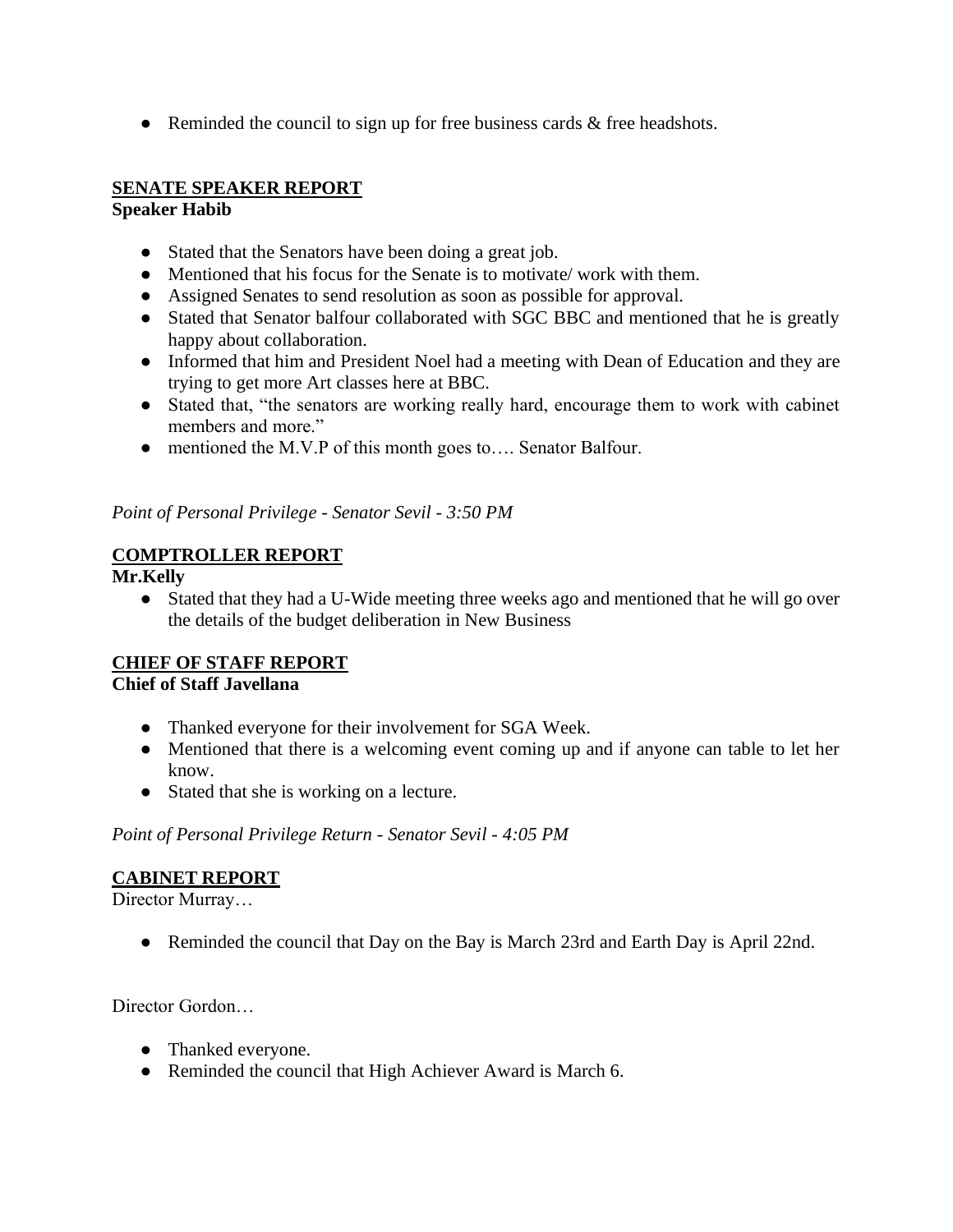- Stated that she is working on a breakfast event at Bayview in March and it will most likely be after spring break.
- Mentioned that she is working on the Battle of the Council.

Director Malak…

- Thanked all the council for their events.
- Started best buddies and mentioned that if anybody is interested in being part of it to let her know.

Director Morisset…

- Stated that SGA Week was a success.
- Mentioned that she do not any events yet.

Director Nelson…

- Mentioned that Intro to SGA Week which includes the free headshot was a success.
- Informed the council that I75 will be receiving free headshots and business cards on March 20.

Director Nguyen…

• Mentioned that she has no upcoming events.

Director Feng…

● Mentioned that she has no upcoming events.

# **ADVISOR'S REPORT**

#### **Dr. Montgomery…**

- Reminded the board that there is only 8 weeks left in the semester and told everyone to keep working hard.
- Stated that, "You all are doing great, you are student leaders."

Ms. Adames…

- Stated that Saturday is Student Admitting Day from 11-1pm, encouraged everyone to attract more students to come to FIU.
- Mentioned that next week Thursday, SOC will be having an Org Crawl and that will be a great opportunity to promote SGA.
- Reminded everyone that the Leadership Banquet is April 12.
- Reminded everyone that the office close at 5pm, no one should be staying in the office past 5pm unless there is an SGA related event going on.

# **NEW BUSINESS**

**A. Lecture Series Announcement**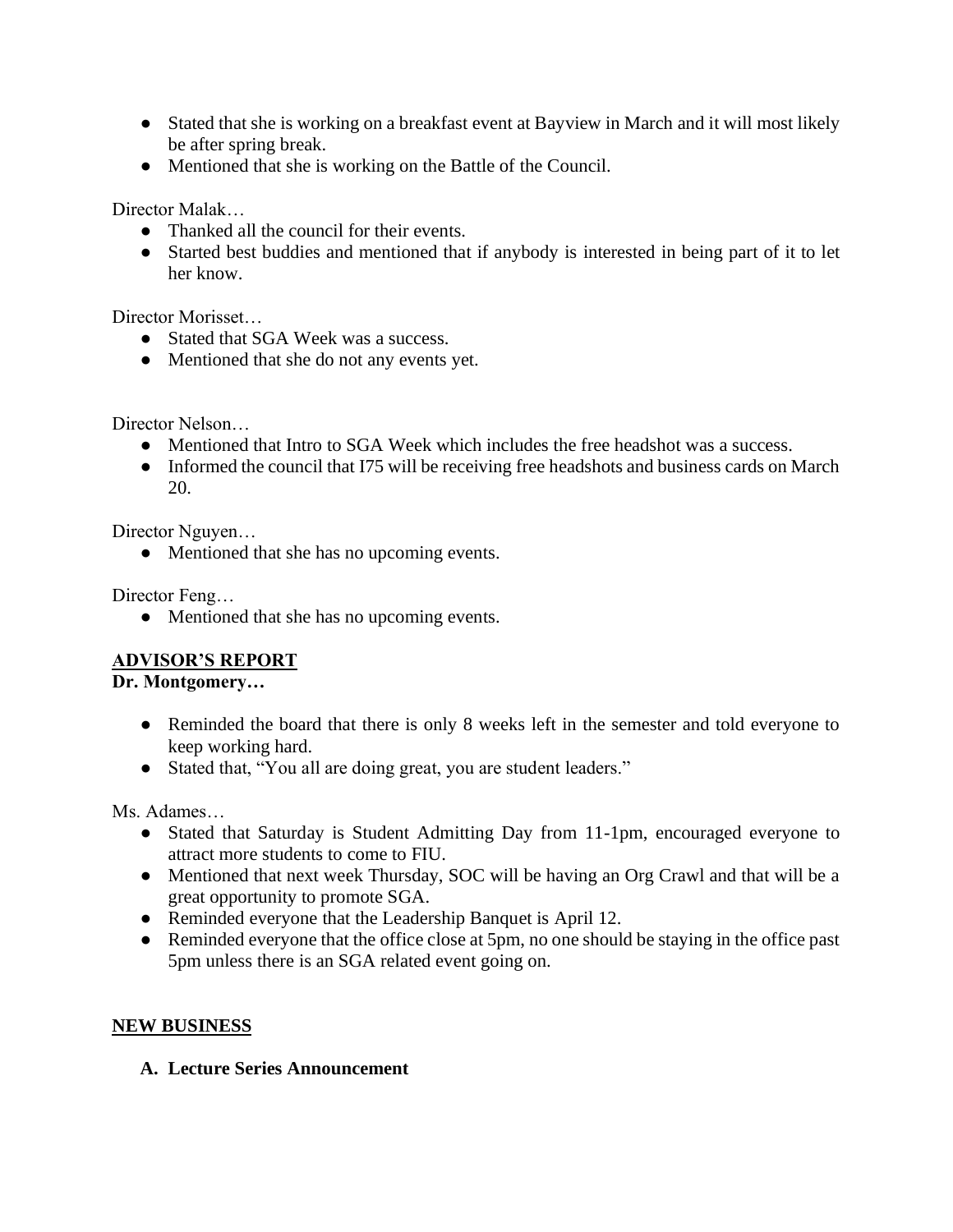President Noel: Every Year, we bring in an inspirational role model to speak here at Biscayne Bay Campus.

This year, we will have TI, also known as Clifford Joseph Harris Jr.

He is known for doing a lot of work in the community as well as donating to the community.

He will be here on March 28 at 6pm.

# **B. Presentation of Proclamation 2019.0002 to Camila Caceres**

Proclamation was read by President Noel.

After reading, President Noel proceeds to capture a picture with Camila Caceres along with her proclamation.

# **C. Reading of Proclamation 2019.0003 -** *Haitian Student Association*

Proclamation was read by Speaker Habib.

President Noel asked for comments or questions before approving proclamation 2019.0003. *There was no comments or questions.*

Senator Levine moved to approve Proclamation 2019.0003 to the Haitian Student Association Senator Nemmi seconded.

# ROLL CALL

Speaker Habib - Yea Senator Balfour - Yea Senator Ji - Yea Senator Chang - Yea Senator Monaco - Yea Senator Paisley - Yea Senator Hernandez - Yea Senator Ho Fung - Yea Senator Nemmi - Yea Senator Sevil - Yea Senator Levine - Yea Senator Chen - Yea

*By a unanimous vote, Proclamation 2019.0003 was approved.*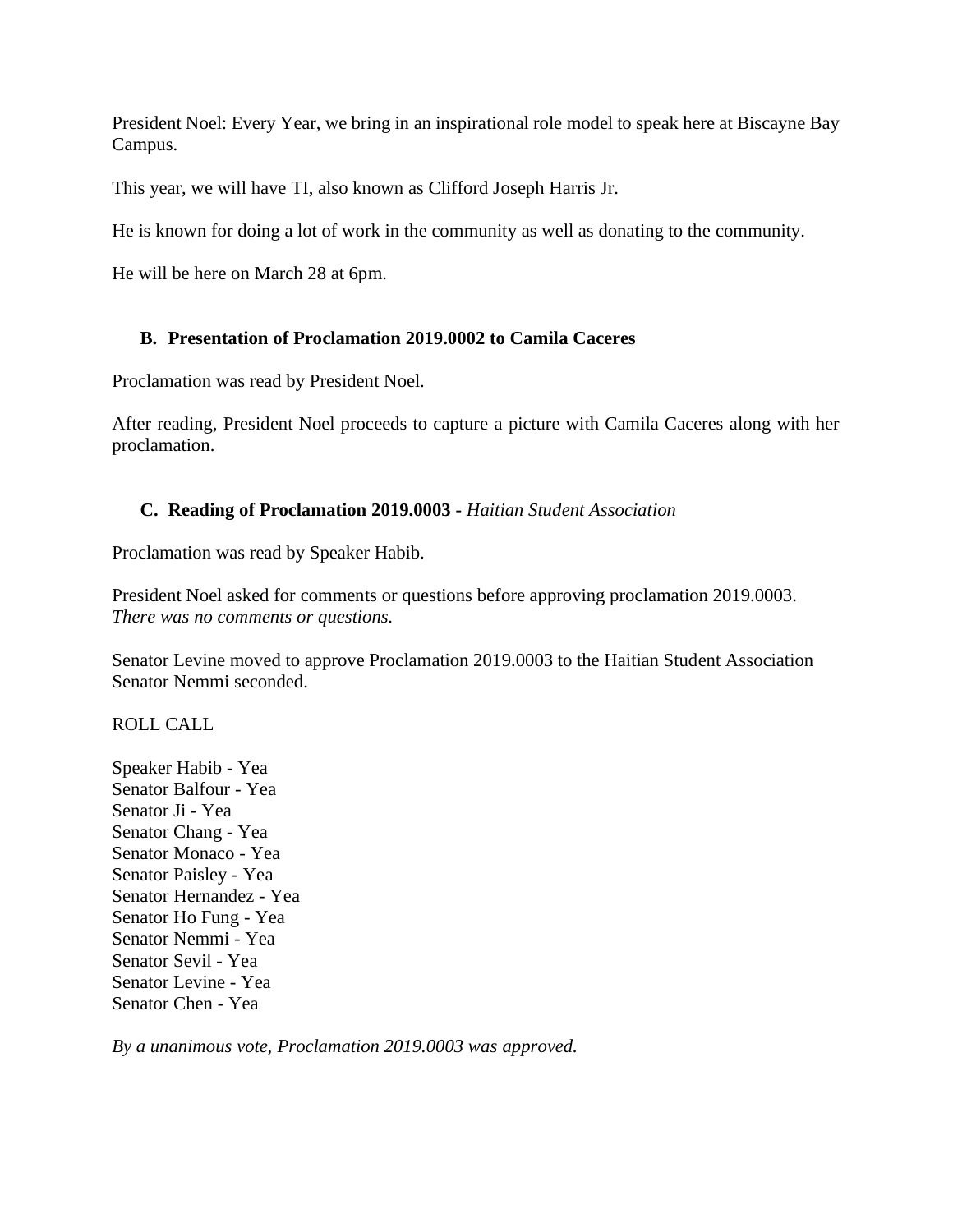**D. First Reading of Senate Bill 2019.0003 -** *A Bill to Include the Deputy Chief of Staff Position and Duties in the Student Government Council – Biscayne Bay Campus (SGC-BBC) Statutes*

Bill was read by Speaker Habib.

President Noel granted 3 minutes for discussion.

Senator Levine moved to extend discussion by 3 minutes Senator Sevil seconded.

Motion Passes.

Senator Levine moved to postponed the First Reading of Senate Bill 2019.0003 Senator Sevil seconded.

Motion Passes.

Senator Levine move to extend meeting for up to 30 minutes. Senator Chen seconded.

Motion Passes.

*Point of Personal Privilege - Chief of Staff Javellana- 5:00 PM Point of Personal Privilege - Senator Sevil - 5:00 PM*

# **E. BBC 2019-2020 Campus Specific Budget Deliberations**

BBC 2019-2020 Campus Specific Budget Deliberations was read and explained by Mr. Kelly.

*Point of Personal Privilege - Director Nelson- 5:04 PM Point of Personal Privilege - Ms. Brown - 5:05 PM Point of Personal Privilege - Director Malak - 5:10 PM Point of Personal Privilege Return - Director Malak - 5:15 PM*

# **DISCUSSION**

**A. Student Concerns** President Noel asked the councils if they have any student concerns.

## **REPORT CONT. Senators Report**

Senator Levine…

● Stated that there is an RLJ meeting tomorrow.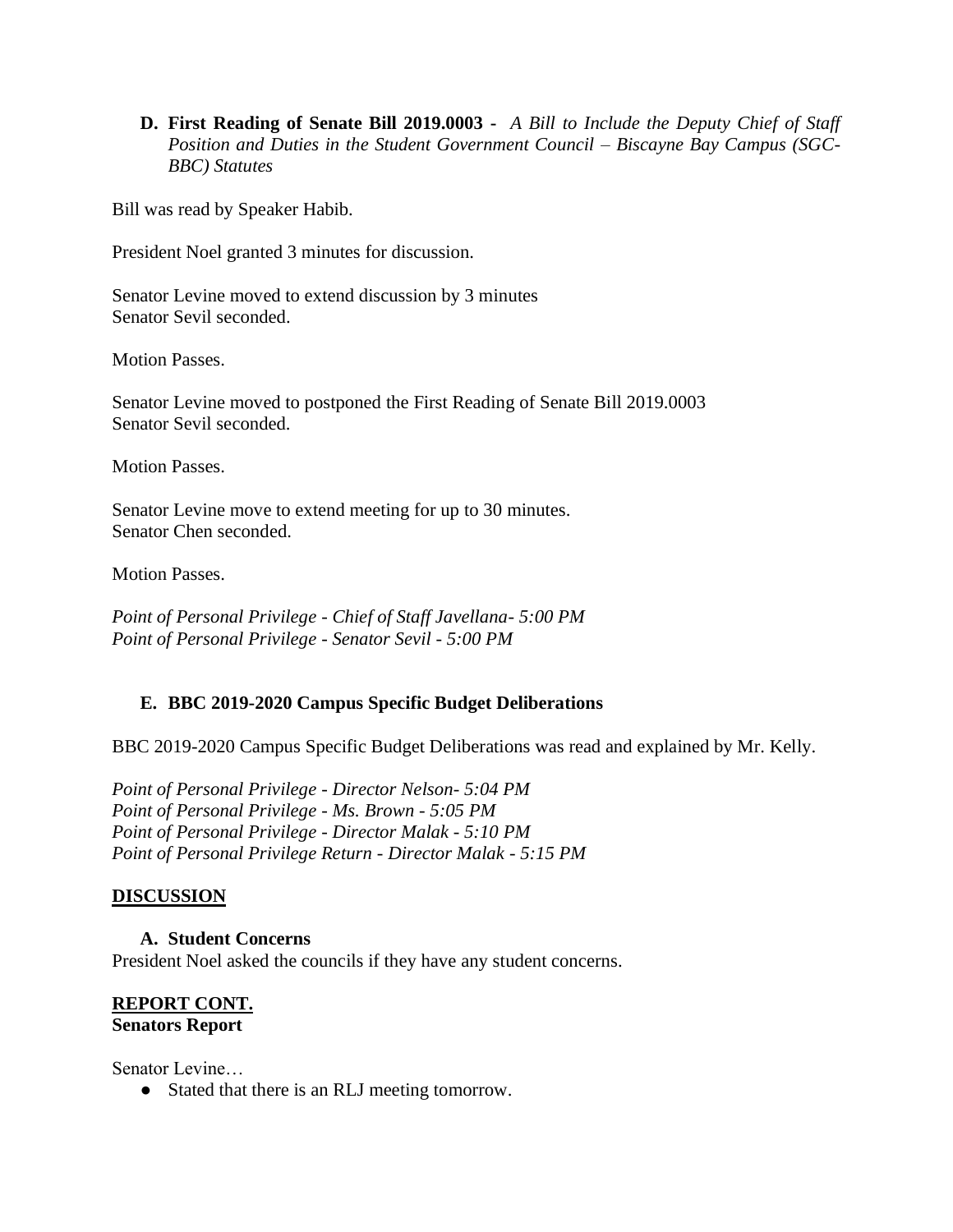Senator Nemmi…

• Reminded the council that Painting with a Twist is March 26, it is a collaboration with Panther Power.

Senator Monaco…

● Stated that Student Advocacy Chair completed 50% of the survey so far.

Senator Paisley…

• Asked what they are doing well and how they can improve.

Senator Chen…

● Reminded everyone that there is a Finance Committee meeting tomorrow.

# **ANNOUNCEMENTS**

- **Internal Affairs Committee Meeting**, February 28, 2019
	- Time: 11:00am-12:00pm
	- Location: SGA Conference Room
- **R.L.J. Committee Meeting**, February 28, 2019
	- Time: 1:00pm-2:00pm
	- Location: SGA Conference Room
- **Finance Committee Meeting**, February 28, 2019
	- Time: 2:45pm-3:30pm
	- Location: SGA Conference Room
- **Admitted Students' Day**, March 2, 2019
	- Time: 10:30-2:00pm
	- Location: WUC
- **Org Crawl**, March 7th, 2019
	- Time: 11:00am-3:00pm
	- Location: Panther Plaza
- **Operational Review Committee Meeting**, March 11, 2019
	- Time: 12:30pm-1:00pm
	- Location: SGA Conference Room
- **Mayoral Quarterly Luncheon**, Tuesday, March 5th, Kovens Center
- **Panther Power Spirit Week**, March 25-28, 2019
- Student Advocacy +Panther Power event March 26, 1:30pm-3:00pm in Panther Plaza "Painting with a Twist"
- **Women Who Lead Conference**, March 27, 2019
- **Lecture Series**, March 28th, 2019, WUC Ballrooms

#### **ADJOURNMENT**

Senator Ho Fung moved to adjourn the meeting at 5:30 PM.